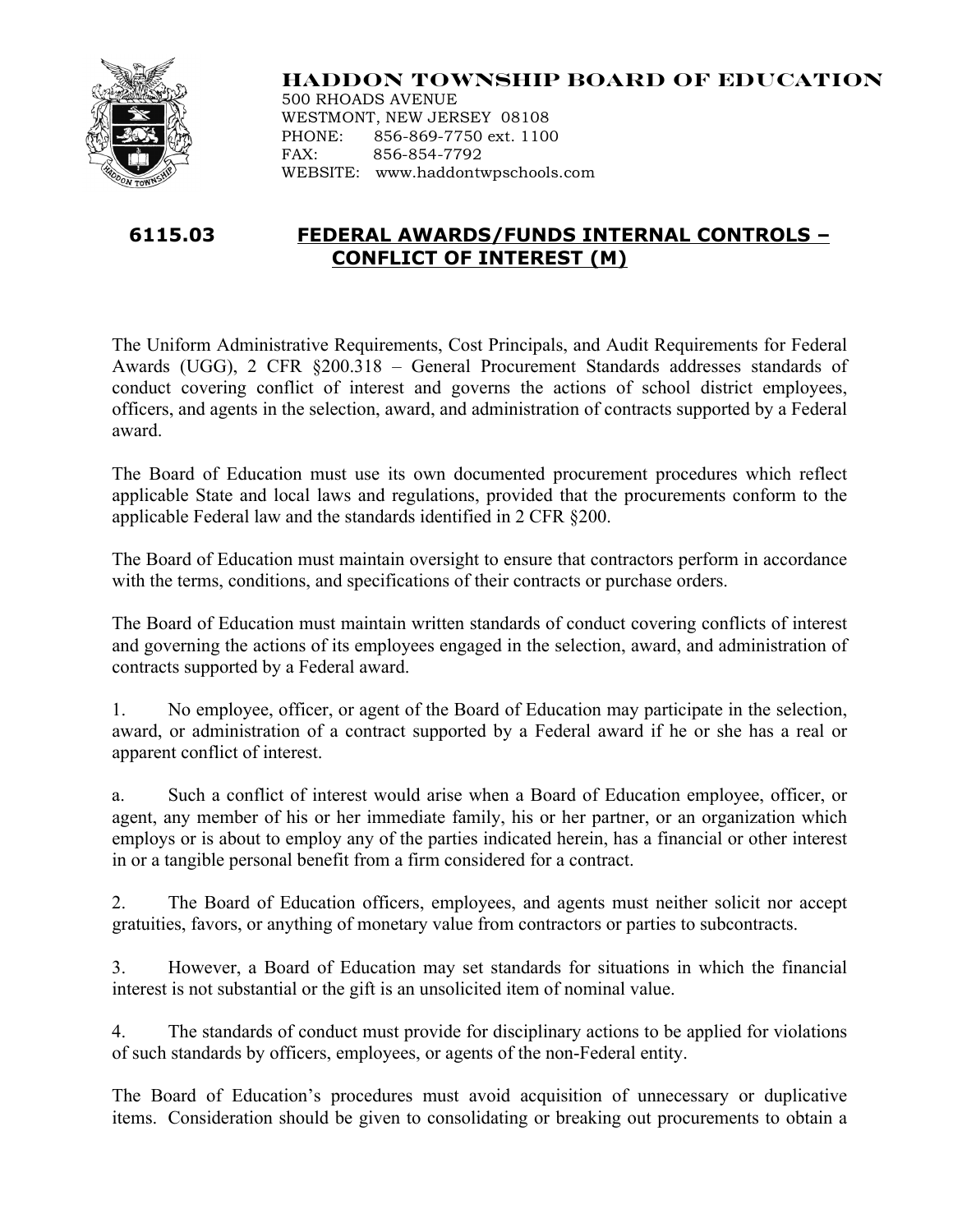more economical purchase. Where appropriate, an analysis will be made of lease versus purchase alternatives, and any other appropriate analysis to determine the most economical approach.

To foster greater economy and efficiency, and in accordance with efforts to promote costeffective use of shared services across the Federal government, the Board of Education is encouraged to enter into State and local intergovernmental agreements or inter-entity agreements where appropriate for procurement of use of common or shared goods and services.

The Board of Education is encouraged to use Federal excess and surplus property in lieu of purchasing new equipment and property whenever such use is feasible and reduces project costs.

The Board of Education is encouraged to use value engineering clauses in contracts for construction projects of sufficient size to offer reasonable opportunities for cost reductions. Value engineering is a systematic and creative analysis of each contract item or task to ensure that its essential function is provided at the overall lower cost.

The Board of Education must award contracts only to responsible contractors possessing the ability to perform successfully under the terms and conditions of a proposed procurement. Consideration will be given to such matters as contractor integrity, compliance with public policy, record of past performance, and financial and technical resources. (See also 2 CFR §200.213 – Suspension and Debarment).

The Board of Education must maintain records sufficient to detail the history of procurement. These records will include, but are not necessarily limited to the following: rationale for the method of procurement, selection of contract type, contractor selection or rejection, and the basis for the contract price.

The Board of Education may use a time and materials type contract only after a determination that no other contract is suitable and if the contract includes a ceiling price that the contractor exceeds at its own risk. Time and materials type contract means a contract whose cost to a Board of Education is the sum of:

1. The actual cost of materials; and

2. Direct labor hours charged at fixed hourly rates that reflect wages, general and administrative expenses, and profit.

Since the time and material formula generates an open-ended contract price, a time-and-materials contract provides no positive profit incentive to the contractor for cost control or labor efficiency. Therefore, each contract must set a ceiling price that the contractor exceeds at its own risk. Further, the Board of Education awarding such a contract must assert a high degree of oversight in order to obtain reasonable assurance that the contractor is using efficient methods and effective cost controls.

The Board of Education alone must be responsible, in accordance with good administrative practice and sound business judgement, for the settlement of all contractual and administrative issues arising out of procurements. These issues include, but are not limited to, source evaluation, protests, disputes, and claims. These standards do not relieve the Board of Education of any